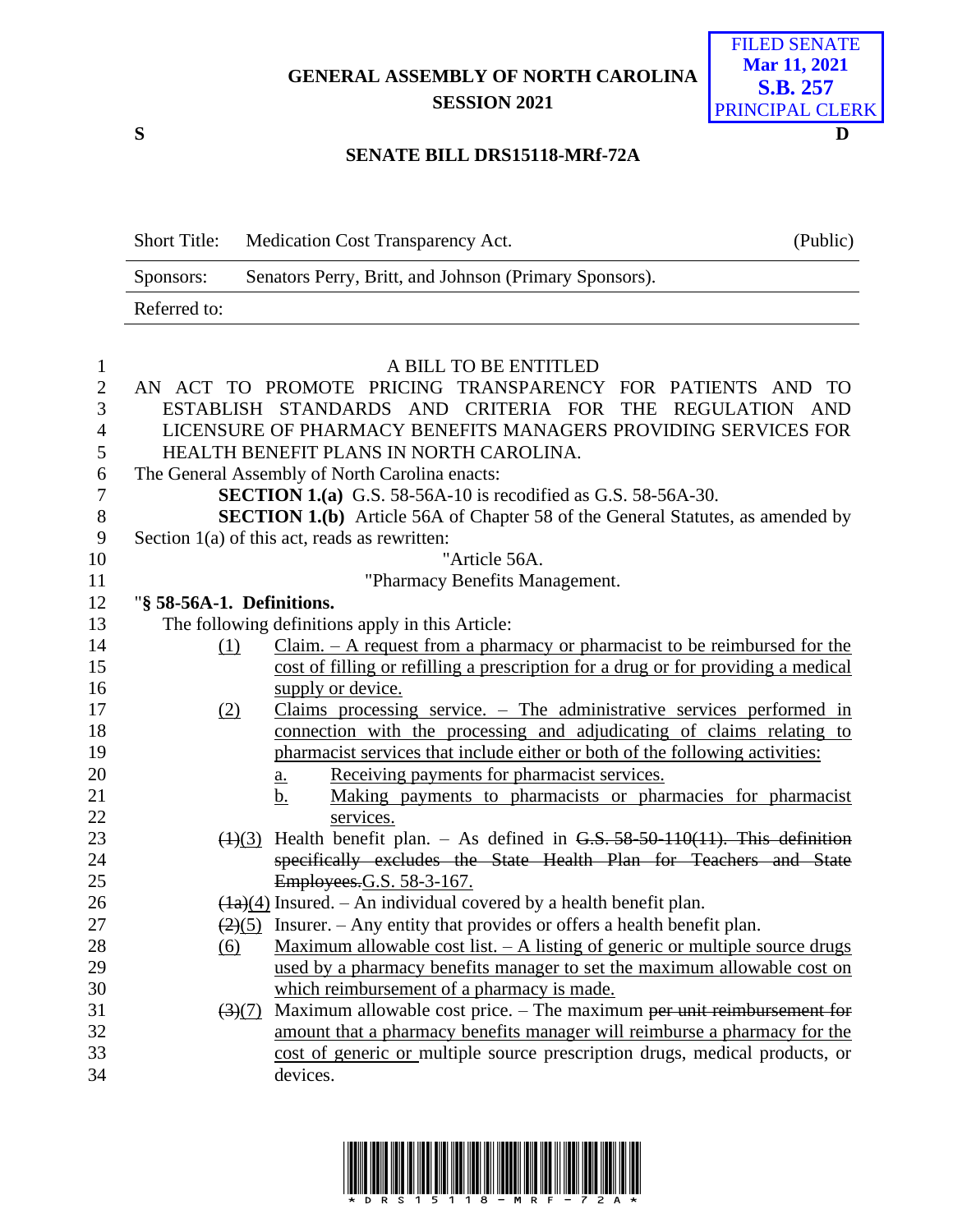|                     |                                  | <b>General Assembly Of North Carolina</b>                                                                                                                                | <b>Session 2021</b> |
|---------------------|----------------------------------|--------------------------------------------------------------------------------------------------------------------------------------------------------------------------|---------------------|
| 1<br>$\overline{2}$ | (8)                              | <u>Out-of-pocket costs. – With respect to the acquisition of a drug, the amount to</u><br>be paid by the insured under the plan or coverage, including any cost-sharing, |                     |
| 3                   |                                  | copayment, coinsurance, or deductible.                                                                                                                                   |                     |
| $\overline{4}$      | (9)                              | Pharmacy services administration organization (PSAO). - An entity operating                                                                                              |                     |
| 5                   |                                  | within the State that contracts with independent pharmacies to conduct                                                                                                   |                     |
| 6                   |                                  | business on their behalf with third-party payers. PSAOs provide                                                                                                          |                     |
| $\boldsymbol{7}$    |                                  | administrative services to pharmacies and negotiate and enter into contracts                                                                                             |                     |
| 8                   |                                  | with third-party payers or pharmacy benefits managers on behalf of                                                                                                       |                     |
| 9                   |                                  | pharmacies. A person or entity is a PSAO under this Article if it performs one                                                                                           |                     |
| 10                  |                                  | or more of the following administrative services to pharmacies:                                                                                                          |                     |
| 11                  |                                  | Assistance with claims.<br>a.                                                                                                                                            |                     |
| 12                  |                                  | Assistance with audits.<br><u>b.</u>                                                                                                                                     |                     |
| 13                  |                                  | Centralized payment.                                                                                                                                                     |                     |
| 14                  |                                  | Certification in specialized care programs.                                                                                                                              |                     |
| 15                  |                                  | Compliance support.                                                                                                                                                      |                     |
| 16                  |                                  | Setting flat fees for generic drugs.                                                                                                                                     |                     |
| 17                  |                                  | $\underbrace{c.} \underline{d.} \underline{e.} \underline{f.} \underline{g.} \underline{h.} \underline{i.} \underline{i.}$<br>Assistance with store layout.              |                     |
| 18                  |                                  | Inventory management.                                                                                                                                                    |                     |
| 19                  |                                  | Marketing support.                                                                                                                                                       |                     |
| 20                  |                                  | Management and analysis of payment and drug dispensing data.                                                                                                             |                     |
| 21                  |                                  | k.<br>Provision of services for retail cash cards.                                                                                                                       |                     |
| 22<br>23            | $\left(3a\right)\left(10\right)$ | Pharmacist. - A person licensed to practice pharmacy under Article 4A of                                                                                                 |                     |
| 24                  | (11)                             | Chapter 90 of the General Statutes.<br>Pharmacist services. – Products, goods, or services provided as a part of the                                                     |                     |
| 25                  |                                  | practice of pharmacy.                                                                                                                                                    |                     |
| 26                  |                                  | $\left(\frac{4}{12}\right)$ Pharmacy. - A pharmacy registered with the North Carolina Board of                                                                           |                     |
| 27                  |                                  | Pharmacy.                                                                                                                                                                |                     |
| 28                  |                                  | $\left(\frac{5}{13}\right)$ Pharmacy benefits manager. – An entity who contracts with a pharmacy on                                                                      |                     |
| 29                  |                                  | behalf of an insurer or third-party administrator to administer or manage                                                                                                |                     |
| 30                  |                                  | prescription drug benefits-benefits to perform any of the following functions:                                                                                           |                     |
| 31                  |                                  | a. Negotiating rebates with manufacturers for drugs paid for or procured                                                                                                 |                     |
| 32                  |                                  | as described in this Article.                                                                                                                                            |                     |
| 33                  |                                  | Processing claims for prescription drugs or medical supplies or<br><u>b.</u>                                                                                             |                     |
| 34                  |                                  | providing retail network management for pharmacies or pharmacists.                                                                                                       |                     |
| 35                  |                                  | Paying pharmacies or pharmacists for prescription drugs or medical<br>$\underline{c}$ .                                                                                  |                     |
| 36                  |                                  | supplies.                                                                                                                                                                |                     |
| 37                  | (14)                             | Pharmacy benefits manager affiliate. $-A$ pharmacy or pharmacist that directly                                                                                           |                     |
| 38                  |                                  | or indirectly, through one or more intermediaries, owns or controls, is owned                                                                                            |                     |
| 39                  |                                  | or controlled by, or is under common ownership or control with a pharmacy                                                                                                |                     |
| 40                  |                                  | benefits manager.                                                                                                                                                        |                     |
| 41                  |                                  | $(6)(15)$ Third-party administrator. $-$ As defined in G.S. 58-56-2.                                                                                                     |                     |
| 42                  | "§ 58-56A-2. Licensure.          |                                                                                                                                                                          |                     |
| 43                  | (a)                              | A person or organization may not establish or operate as a pharmacy benefits manager                                                                                     |                     |
| 44<br>45            | Department of Insurance.         | for health benefit plans in this State without obtaining a license from the Commissioner of the                                                                          |                     |
| 46                  | (b)                              | The Commissioner shall develop an application for licensure to operate in this State                                                                                     |                     |
| 47                  |                                  | as a pharmacy benefits manager and may charge an initial application fee of two thousand dollars                                                                         |                     |
| 48                  |                                  | (\$2,000) and an annual renewal fee of one thousand five hundred dollars (\$1,500). The pharmacy                                                                         |                     |
| 49                  |                                  | benefits manager application form must collect only the following information:                                                                                           |                     |
| 50                  | $\Omega$                         | The name, address, and telephone contact number of the pharmacy benefits                                                                                                 |                     |
| 51                  |                                  | manager.                                                                                                                                                                 |                     |
|                     |                                  |                                                                                                                                                                          |                     |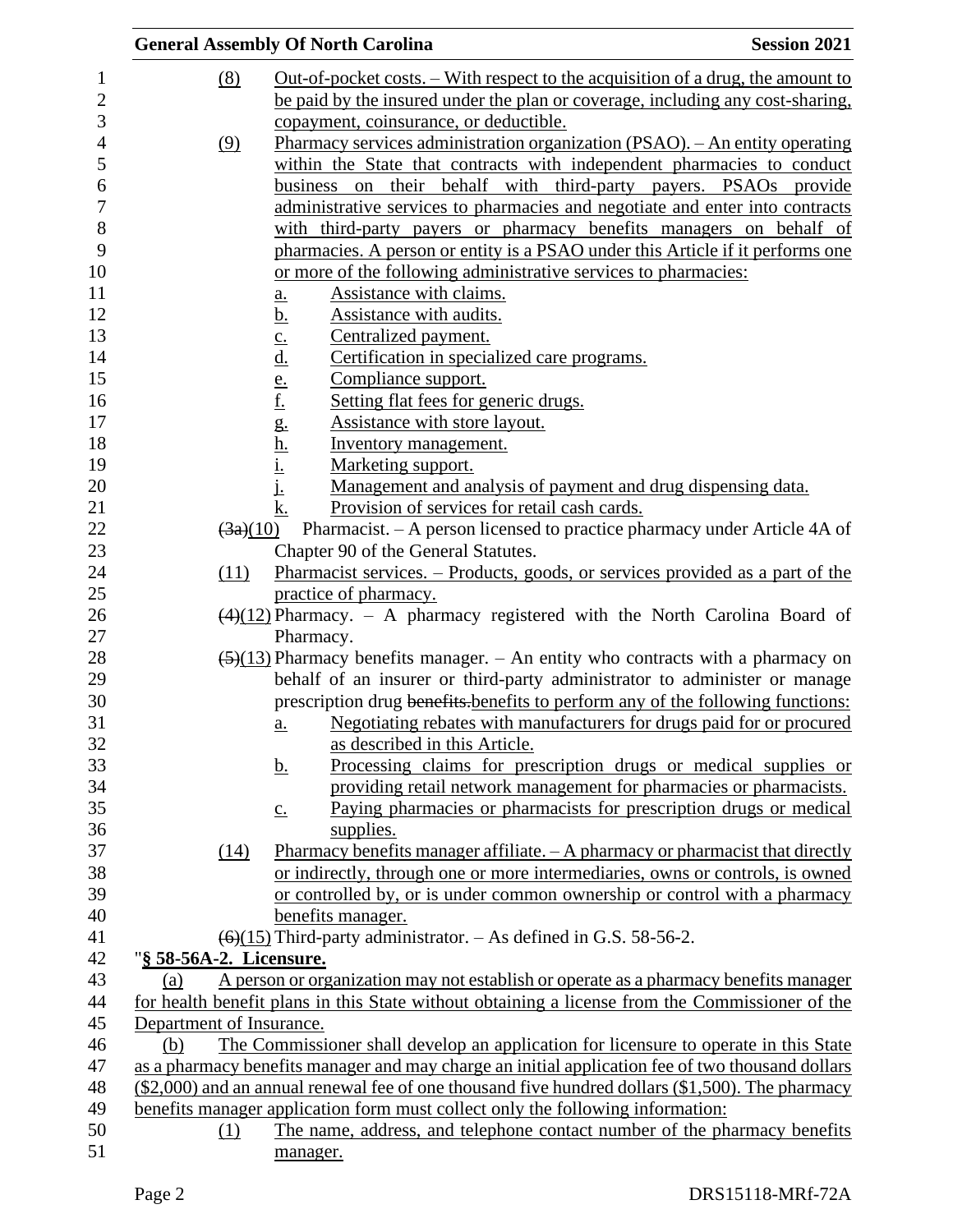|           | <b>General Assembly Of North Carolina</b>                                                                                                                                                      | <b>Session 2021</b> |
|-----------|------------------------------------------------------------------------------------------------------------------------------------------------------------------------------------------------|---------------------|
| (2)       | The name and address of the pharmacy benefits manager's agent for service                                                                                                                      |                     |
|           | of process in this State.                                                                                                                                                                      |                     |
| (3)       | The name and address of each person with management or control over the                                                                                                                        |                     |
|           | pharmacy benefits manager.                                                                                                                                                                     |                     |
| (4)       | The name and address of each person with a beneficial ownership interest in                                                                                                                    |                     |
|           | the pharmacy benefits manager.                                                                                                                                                                 |                     |
| (5)       | Either (i) a signed statement that, to the best of the applicant's knowledge, no                                                                                                               |                     |
|           | officer with management or control of the pharmacy benefits manager has                                                                                                                        |                     |
|           | been convicted of a felony or has violated any requirement of State or federal                                                                                                                 |                     |
|           | law applicable to pharmacy benefits management or (ii) a description of any                                                                                                                    |                     |
|           | felony or any violation of any requirement of State or federal law applicable                                                                                                                  |                     |
|           | to pharmacy benefits management committed by any officer with                                                                                                                                  |                     |
|           | management or control of the pharmacy benefits manager.                                                                                                                                        |                     |
| (c)       | Unless otherwise provided for in this Article, an applicant or a pharmacy benefits                                                                                                             |                     |
|           | manager that is licensed to conduct business in the State shall file a notice describing any material                                                                                          |                     |
|           | modification of the information required under this section.                                                                                                                                   |                     |
|           | "§ 58-56A-3. Consumer protections.                                                                                                                                                             |                     |
| (a)       | A pharmacy or pharmacist shall have the right to provide an insured information                                                                                                                |                     |
|           | regarding the amount of the insured's cost share for a prescription drug. Neither a pharmacy nor                                                                                               |                     |
|           | a pharmacist shall be penalized by a pharmacy benefits manager for discussing any information                                                                                                  |                     |
|           | described in this section or for selling a lower-priced drug to the insured if one is available.                                                                                               |                     |
| (b)       | A pharmacy benefits manager shall not, through contract, prohibit a pharmacy from                                                                                                              |                     |
|           | offering and providing direct and limited delivery services to an insured as an ancillary service                                                                                              |                     |
|           | of the pharmacy, as delineated in the contract between the pharmacy benefits manager and the                                                                                                   |                     |
| pharmacy. |                                                                                                                                                                                                |                     |
| (b1)      | A pharmacy benefits manager shall not prohibit a pharmacist or pharmacy from                                                                                                                   |                     |
|           | charging a minimal shipping and handling fee to the insured for a mailed or delivered prescription                                                                                             |                     |
|           | if the pharmacist or pharmacy discloses all of the following to the insured before delivery:                                                                                                   |                     |
| (1)       | The fee will be charged.                                                                                                                                                                       |                     |
| (2)       | The fee may not be reimbursed by the health benefit plan, insurer, or pharmacy                                                                                                                 |                     |
|           | benefits manager.                                                                                                                                                                              |                     |
| (3)       | The charge is specifically agreed to by the health benefit plan or pharmacy                                                                                                                    |                     |
|           | benefits manager.                                                                                                                                                                              |                     |
| (c)       | A pharmacy benefits manager shall not charge, or attempt to collect from, an insured                                                                                                           |                     |
|           | a co-payment that exceeds the total submitted charges by the network pharmacy.                                                                                                                 |                     |
| (d)       | Any contract for the provision of a network to deliver health care services between a                                                                                                          |                     |
|           | pharmacy benefits manager and insurer shall be made available for review by the Department.                                                                                                    |                     |
| (e)       | The Department shall report to the Attorney General any violations of this section or                                                                                                          |                     |
|           | G.S. 58-56A-4 in accordance with G.S. 58-2-40(5).                                                                                                                                              |                     |
|           | "§ 58-56A-4. Pharmacy and pharmacist protections.                                                                                                                                              |                     |
| (a)       | A pharmacy benefits manager may only charge a fee fees or otherwise hold a                                                                                                                     |                     |
|           | pharmacy responsible for a fee relating to the adjudication of a claim if the fee is reported on the                                                                                           |                     |
|           | remittance advice of the adjudicated claim or is set out in contract between the pharmacy benefits                                                                                             |                     |
|           | manager and the pharmacy. No fee or adjustment for the receipt and processing of a claim, or                                                                                                   |                     |
|           |                                                                                                                                                                                                |                     |
|           | otherwise related to the adjudication of a claim, shall be charged without a justification on the                                                                                              |                     |
|           | remittance advice or as set out in contract and agreed upon by the pharmacy or pharmacist for<br>each adjustment or fee. This section shall not apply with respect to claims under an employee |                     |
|           |                                                                                                                                                                                                |                     |
|           | benefit plan under the Employee Retirement Income Security Act of 1974 or Medicare Part D.                                                                                                     |                     |
| (b)       | Nothing in this Article shall abridge the right of a pharmacist to refuse to fill or refill                                                                                                    |                     |
|           | a prescription if the pharmacist believes it would be harmful to the patient or is not in the patient's                                                                                        |                     |
|           | best interest, or if there is a question to the validity of the prescription.                                                                                                                  |                     |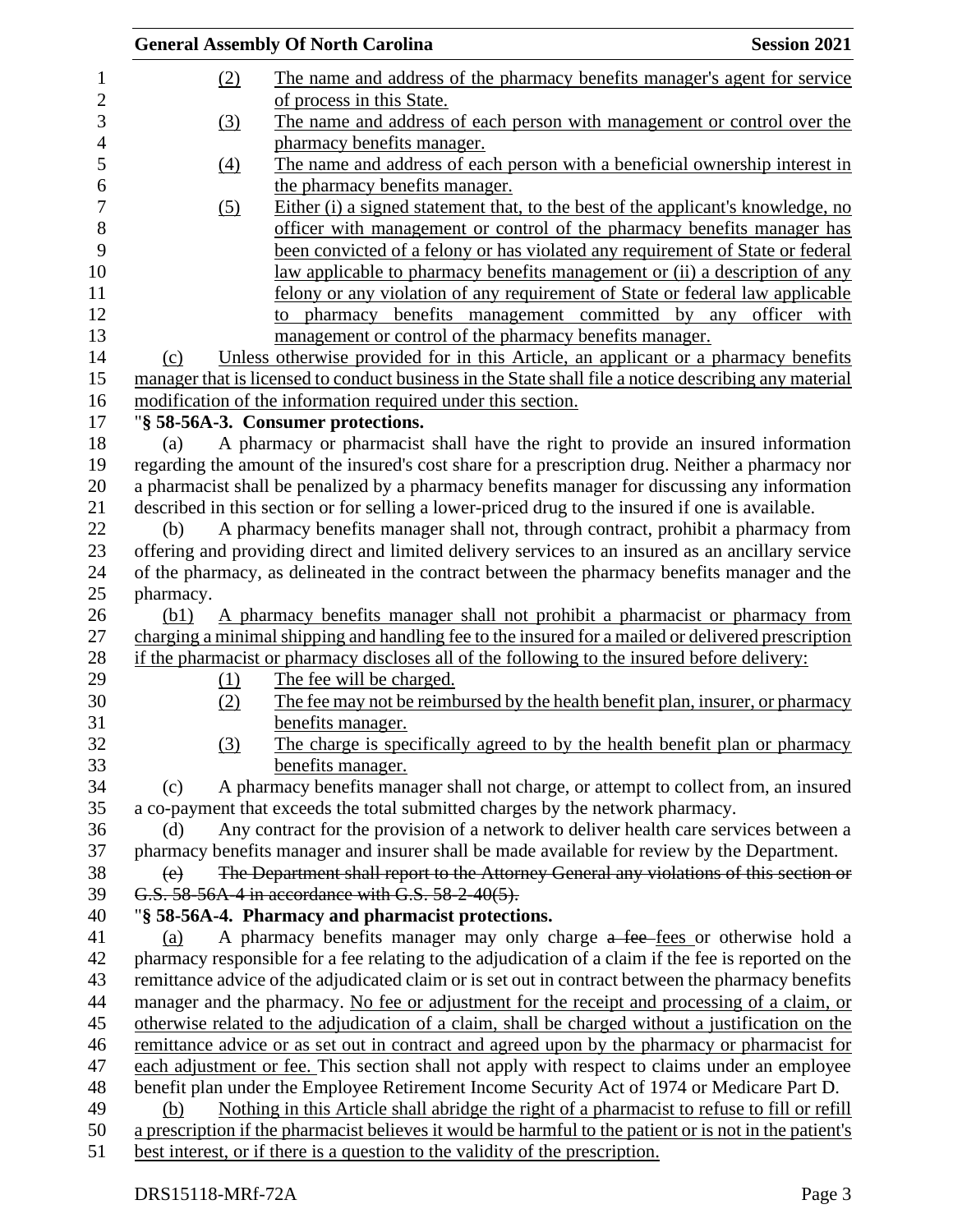|                            | <b>General Assembly Of North Carolina</b>                                                                                                                                         | <b>Session 2021</b> |
|----------------------------|-----------------------------------------------------------------------------------------------------------------------------------------------------------------------------------|---------------------|
| (c)                        | A pharmacy or pharmacist shall not be prohibited or in any way restricted by a                                                                                                    |                     |
|                            | pharmacy benefits manager from dispensing any prescription drug, including specialty drugs                                                                                        |                     |
|                            | dispensed by a credentialed and accredited pharmacy, allowed to be dispensed under a license to                                                                                   |                     |
|                            | practice pharmacy under Article 4A of Chapter 90 of the General Statutes.                                                                                                         |                     |
| (d)                        | A pharmacy benefits manager shall not penalize or retaliate against a pharmacist or                                                                                               |                     |
|                            | pharmacy for exercising rights provided under this Article. This subsection does not apply to                                                                                     |                     |
|                            | breach of contract between a pharmacy and a pharmacy benefits manager.                                                                                                            |                     |
| (e)                        | A claim for pharmacist services may not be retroactively denied or reduced after                                                                                                  |                     |
|                            | adjudication of the claim unless any of the following apply:                                                                                                                      |                     |
| (1)                        | The original claim was submitted fraudulently.                                                                                                                                    |                     |
| (2)                        | The original claim payment was incorrect because the pharmacy or pharmacist                                                                                                       |                     |
|                            | had already been paid for the pharmacist services.                                                                                                                                |                     |
| (3)                        | The pharmacist services were not rendered by the pharmacy or pharmacist.                                                                                                          |                     |
| (4)                        | The adjustments were agreed to by the pharmacy or pharmacist.                                                                                                                     |                     |
| (5)                        | The adjustments were part of an attempt to limit overpayment recovery efforts                                                                                                     |                     |
|                            | by a pharmacy benefits manager.                                                                                                                                                   |                     |
| (f)                        | Nothing in this section shall be construed to limit overpayment recovery efforts by a                                                                                             |                     |
| pharmacy benefits manager. |                                                                                                                                                                                   |                     |
|                            | "§ 58-56A-5. Maximum allowable cost price.                                                                                                                                        |                     |
| (a)                        | In order to place a prescription drug on the maximum allowable cost price list, the                                                                                               |                     |
|                            | drug must be available for purchase by pharmacies in North Carolina from national or regional                                                                                     |                     |
|                            | wholesalers, must not be obsolete, and must meet one of the following conditions:                                                                                                 |                     |
| (1)                        | The drug is listed as "A" or "B" rated in the most recent version of the United                                                                                                   |                     |
|                            | States Food and Drug Administration's Approved Drug Products with                                                                                                                 |                     |
|                            | Therapeutic Equivalence Evaluations, also known as the Orange Book.                                                                                                               |                     |
| (2)                        | The drug has a "NR" or "NA" rating, or a similar rating, by a nationally                                                                                                          |                     |
|                            | recognized reference.                                                                                                                                                             |                     |
| (b)                        | A pharmacy benefits manager shall adjust or remove the maximum allowable cost                                                                                                     |                     |
|                            | price for a prescription drug to remain consistent with changes in the national marketplace for                                                                                   |                     |
|                            | prescription drugs. A review of the maximum allowable cost prices for removal or modification                                                                                     |                     |
|                            | shall be completed by the pharmacy benefits manager at least once every seven business days,                                                                                      |                     |
|                            | and any removal or modification shall occur within seven business days of the review. A<br>pharmacy benefits manager shall provide a means by which the contracted pharmacies may |                     |
|                            | promptly review current prices in an electronic, print, or telephonic format within one business                                                                                  |                     |
|                            | day of the removal or modification.                                                                                                                                               |                     |
| (c)                        | A pharmacy benefits manager shall ensure that dispensing fees are not included in the                                                                                             |                     |
|                            | calculation of maximum allowable cost price.                                                                                                                                      |                     |
| (d)                        | A pharmacy benefits manager shall establish an administrative appeals procedure by                                                                                                |                     |
|                            | which a contracted pharmacy or pharmacist, or a designee, may appeal the provider's                                                                                               |                     |
|                            | reimbursement for a prescription drug subject to maximum allowable cost pricing if the amount                                                                                     |                     |
|                            | of reimbursement for the drug is less than the net amount that the network provider paid to the                                                                                   |                     |
|                            | suppliers of the drug. The reasonable administrative appeal procedure must include all of the                                                                                     |                     |
| following:                 |                                                                                                                                                                                   |                     |
| $\Omega$                   | A dedicated telephone number and email address or website for the purpose                                                                                                         |                     |
|                            | of submitting administrative appeals.                                                                                                                                             |                     |
| <u>(2)</u>                 | The ability to submit an administrative appeal regarding the pharmacy                                                                                                             |                     |
|                            | benefits plan or program directly to the pharmacy benefits manager or through                                                                                                     |                     |
|                            | a pharmacy service administrative organization if the pharmacy service                                                                                                            |                     |
|                            | administrative organization has a contract with the pharmacy benefits                                                                                                             |                     |
|                            | manager that allows for the submission of appeals.                                                                                                                                |                     |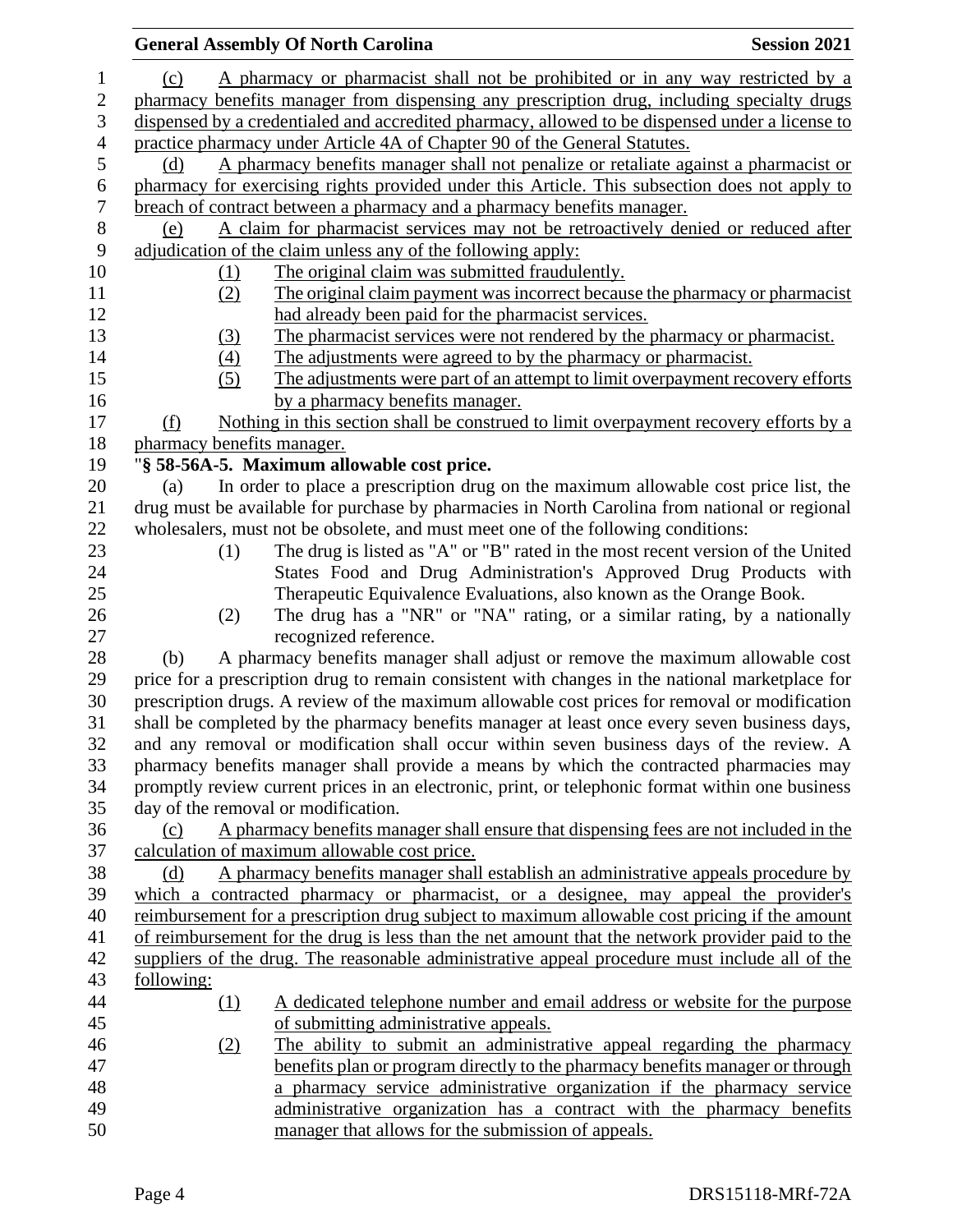|                              | <b>General Assembly Of North Carolina</b>                                                                                                                           | <b>Session 2021</b> |
|------------------------------|---------------------------------------------------------------------------------------------------------------------------------------------------------------------|---------------------|
| <u>(3)</u>                   | No less than 10 calendar days after the applicable prescription fill date to file                                                                                   |                     |
|                              | an administrative appeal.                                                                                                                                           |                     |
| (4)                          | A period of no more than 10 calendar days after receipt of notice of the filing                                                                                     |                     |
|                              | of the administrative appeal by the pharmacy benefits manager for a decision                                                                                        |                     |
|                              | to be made on the appeal.                                                                                                                                           |                     |
| (5)                          | A requirement that if an appeal is upheld, then, within 10 calendar days of the                                                                                     |                     |
|                              | decision, the pharmacy benefits manager shall take all of the following                                                                                             |                     |
|                              | actions:                                                                                                                                                            |                     |
|                              | Notify the appellant of the decision.<br><u>a.</u>                                                                                                                  |                     |
|                              | Apply the change in the maximum allowable cost effective as of the<br><u>b.</u>                                                                                     |                     |
|                              | date the appeal was resolved and make the change effective for all                                                                                                  |                     |
|                              | similarly situated pharmacies or pharmacists, as defined by the payor                                                                                               |                     |
|                              | subject to the Maximum Allowable Cost list.                                                                                                                         |                     |
|                              | Permit the appellant to reverse and rebill the claim that was appealed.<br>$\underline{c}$ .                                                                        |                     |
| (6)                          | A requirement that if the appeal is denied, then, within 10 calendar days of the                                                                                    |                     |
|                              | decision, the pharmacy benefits manager shall notify the appellant of the                                                                                           |                     |
|                              | decision and provide all of the following information:                                                                                                              |                     |
|                              | The reason for denial.<br>$\underline{\mathbf{a}}$ .                                                                                                                |                     |
|                              | The National Drug Code number for the prescription drug that is the<br>b.                                                                                           |                     |
|                              | subject of the appeal.                                                                                                                                              |                     |
|                              | The names of the national or regional pharmaceutical wholesalers<br>$\underline{c}$ .                                                                               |                     |
|                              | operating in the State.                                                                                                                                             |                     |
|                              | "§ 58-56A-15. Pharmacy benefits manager networks.                                                                                                                   |                     |
| (a)                          | A pharmacy benefits manager shall not deny the right to any properly licensed                                                                                       |                     |
|                              | pharmacist or pharmacy to participate in a network on the same terms and conditions of other                                                                        |                     |
| participants in the network. |                                                                                                                                                                     |                     |
| (b)                          | A pharmacist or pharmacy that is a member of a pharmacy service administration                                                                                      |                     |
|                              | organization that enters into a contract with a health benefit plan issuer or a pharmacy benefits                                                                   |                     |
|                              | manager on the pharmacy's behalf is entitled to receive from the pharmacy service administration                                                                    |                     |
|                              | organization a copy of the contract provisions applicable to the pharmacy, including each                                                                           |                     |
|                              | provision relating to the pharmacy's rights and obligations under the contract.<br>Termination of a pharmacy or pharmacist from a pharmacy benefits manager network |                     |
| (c)                          | does not release the pharmacy benefits manager from the obligation to make any payment due to                                                                       |                     |
|                              | the pharmacy or pharmacist for pharmacist services properly rendered according to the contract.                                                                     |                     |
|                              | This subsection does not apply in cases of fraud, waste, and abuse.                                                                                                 |                     |
|                              | "§ 58-56A-20. Pharmacy benefits manager affiliate disclosure; sharing of data.                                                                                      |                     |
|                              | A pharmacy benefits manager shall not, in any way that is prohibited by the Health Insurance                                                                        |                     |
|                              | Portability and Accountability Act of 1996 (HIPAA), transfer or share records relative to                                                                           |                     |
|                              | prescription information containing patient-identifiable and prescriber-identifiable data to a                                                                      |                     |
|                              | pharmacy benefits manager affiliate.                                                                                                                                |                     |
| "§ 58-56A-25. Enforcement.   |                                                                                                                                                                     |                     |
| (a)                          | The Commissioner may make an examination of the affairs of any pharmacy benefits                                                                                    |                     |
|                              | manager pursuant to the services that it provides for an insurer or a health benefit plan that are                                                                  |                     |
|                              | relevant to determining if the pharmacy benefits manager is in compliance with this Article.                                                                        |                     |
|                              | When making an examination, the Commissioner may retain attorneys, independent actuaries,                                                                           |                     |
|                              | independent certified public accountants, or other professionals and specialists as examiners. The                                                                  |                     |
|                              | pharmacy benefits manager shall bear the cost of retaining those persons.                                                                                           |                     |
| (b)                          | Pending, during, and after the examination of any pharmacy benefits manager, the                                                                                    |                     |
|                              | Commissioner shall not make public the information or data acquired, and the information or                                                                         |                     |
|                              | data acquired during an examination is considered proprietary and confidential and is not a public                                                                  |                     |
|                              | record under Chapter 132 of the General Statutes.                                                                                                                   |                     |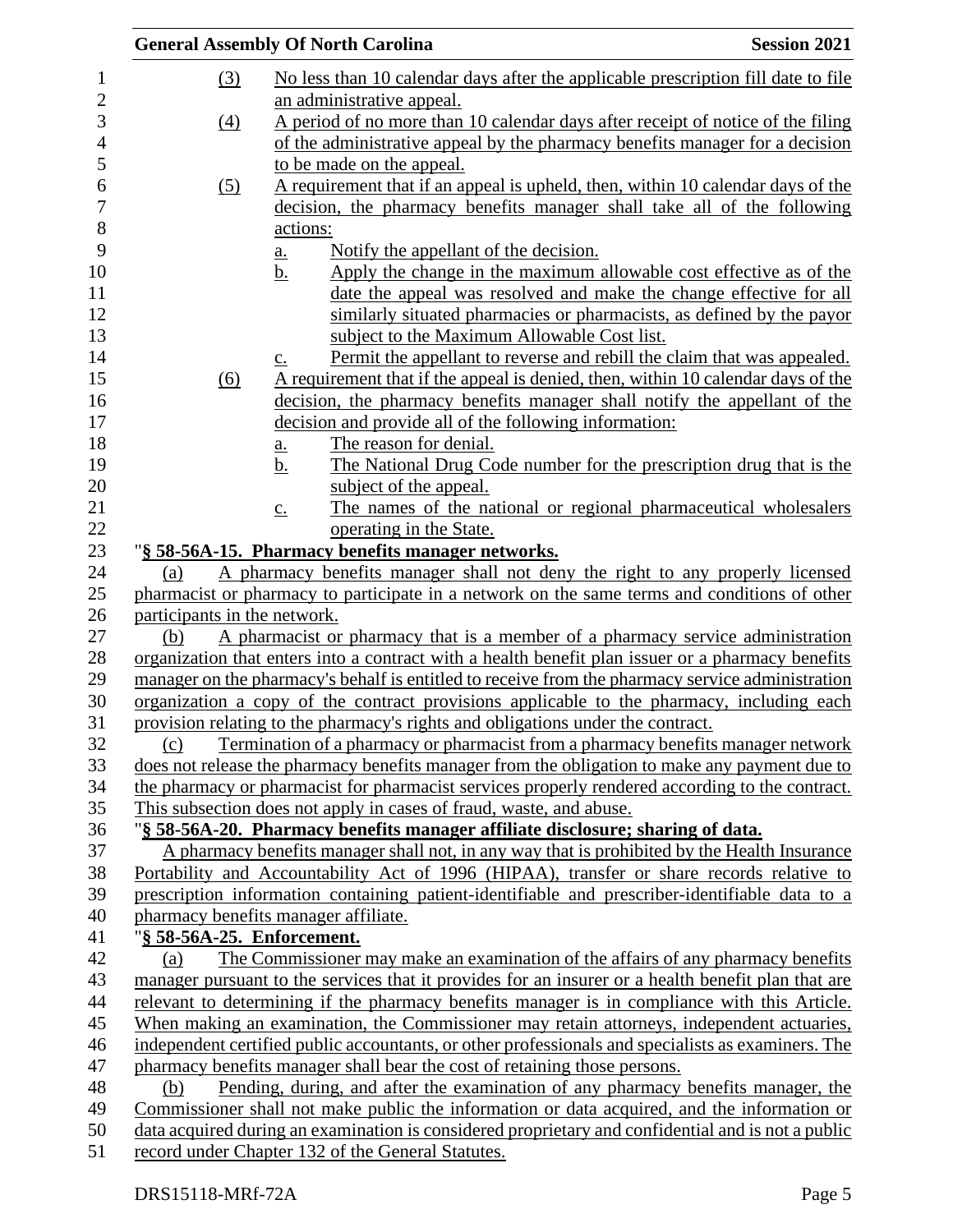|                | <b>General Assembly Of North Carolina</b>                                                                                                                                                       | <b>Session 2021</b> |
|----------------|-------------------------------------------------------------------------------------------------------------------------------------------------------------------------------------------------|---------------------|
| 1              | Violations of this Article are subject to the penalties under G.S. 58-56A-30. After<br>(c)                                                                                                      |                     |
| $\overline{c}$ | notice and hearing, a pharmacy benefits manager may also be subject to revocation of, or a refusal                                                                                              |                     |
| 3              | to renew, a license to operate in this State as a result of violations of this Article.                                                                                                         |                     |
| $\overline{4}$ | "§ 58-56A-30. Civil Penalties for violations; administrative procedure.                                                                                                                         |                     |
| 5              | Whenever the Commissioner has reason to believe that a pharmacy benefits manager<br>(a)                                                                                                         |                     |
| 6              | has violated any of the provisions of this Article with such frequency as to indicate a general                                                                                                 |                     |
| $\tau$         | business practice, the Commissioner may, after notice and opportunity for a hearing, proceed                                                                                                    |                     |
| $8\,$          | under the appropriate subsections of this section.                                                                                                                                              |                     |
| 9              | If, under subsection (a) of this section, the Commissioner finds a violation of this<br>(b)                                                                                                     |                     |
| 10             | Article, the Commissioner may order the payment of a monetary penalty as provided in                                                                                                            |                     |
| 11             | subsection (e) of this section or petition the Superior Court of Wake County for an order directing                                                                                             |                     |
| 12             | payment of restitution as provided in subsections (d) and (e) of this section, or both. Each day                                                                                                |                     |
| 13             | during which a violation occurs constitutes a separate violation.                                                                                                                               |                     |
| 14             | If the Commissioner orders the payment of a monetary penalty pursuant to subsection<br>(c)                                                                                                      |                     |
| 15             | (b) of this section, the penalty shall not be less than one hundred dollars (\$100.00) nor more than                                                                                            |                     |
| 16             | one thousand dollars $(\$1,000)$ per day for each prescription drug resulting from the pharmacy                                                                                                 |                     |
| 17             | benefit manager's failure to comply with G.S. 58-56A-5. In determining the amount of the                                                                                                        |                     |
| 18             | penalty, the Commissioner shall consider the degree and extent of harm caused by the violation,                                                                                                 |                     |
| 19             | the amount of money that inured to the benefit of the violator as a result of the violation, whether                                                                                            |                     |
| 20             | the violation was committed willfully, and the prior record of the violator in complying or failing                                                                                             |                     |
| 21             | to comply with laws, rules, or orders applicable to the violator. The clear proceeds of the penalty                                                                                             |                     |
| 22             | shall be remitted to the Civil Penalty and Forfeiture Fund in accordance with G.S. 115C-457.2.                                                                                                  |                     |
| 23             | Payment of the civil penalty under this section shall be in addition to payment of any other                                                                                                    |                     |
| 24             | penalty for a violation of the criminal laws of this State.                                                                                                                                     |                     |
| 25             | Upon petition of the Commissioner to the court pursuant to subsection (b) of this<br>(d)                                                                                                        |                     |
| 26             | section, the court may order the pharmacy benefits manager who committed a violation specified                                                                                                  |                     |
| 27<br>28       | in subsection (b) of this section-under this Article to make restitution in an amount that would<br>make whole any pharmacist harmed by the violation. The petition may be made at any time and |                     |
| 29             | also in any appeal of the Commissioner's order.                                                                                                                                                 |                     |
| 30             | Upon petition of the Commissioner to the court pursuant to subsection (b) of this<br>(e)                                                                                                        |                     |
| 31             | section, the court may order the pharmacy benefits manager who committed a violation specified                                                                                                  |                     |
| 32             | in subsection (b) of this section under this Article to make restitution to the Department for                                                                                                  |                     |
| 33             | expenses under subsection (f) of this section, incurred in the investigation, hearing, and any                                                                                                  |                     |
| 34             | appeals associated with the violation in such amount that would reimburse the agency for the                                                                                                    |                     |
| 35             | expenses. The petition may be made at any time and also in any appeal of the Commissioner's                                                                                                     |                     |
| 36             | order.                                                                                                                                                                                          |                     |
| 37             | (f)<br>The Commissioner may contract with consultants and other professionals with                                                                                                              |                     |
| 38             | relevant expertise as necessary and appropriate to conduct investigation, hearing, and appeals                                                                                                  |                     |
| 39             | activities as provided in this section. Such-These contracts shall not be subject to G.S. 114-2.3,                                                                                              |                     |
| 40             | G.S. 147-17, or Articles 3, 3C, and 8 of Chapter 143 of the General Statutes, together with rules                                                                                               |                     |
| 41             | and procedures adopted under those Articles concerning procurement, contracting, and contract                                                                                                   |                     |
| 42             | review.                                                                                                                                                                                         |                     |
| 43             | Nothing in this section prevents the Commissioner from negotiating a mutually<br>(g)                                                                                                            |                     |
| 44             | acceptable agreement with any pharmacy benefits manager as to any civil penalty or restitution.                                                                                                 |                     |
| 45             | Unless otherwise specifically provided for, all administrative proceedings under this<br>(h)                                                                                                    |                     |
| 46             | Article are governed by Chapter 150B of the General Statutes. Appeals of the Commissioner's                                                                                                     |                     |
| 47             | orders under this section shall be governed by G.S. 58-2-75.                                                                                                                                    |                     |
| 48             | "§ 58-56A-45. Rules.                                                                                                                                                                            |                     |
| 49             | The Commissioner shall adopt rules to implement the provisions of this Article."                                                                                                                |                     |
| 50             | <b>SECTION 2.</b> G.S. $58-2-40(5)$ reads as rewritten:                                                                                                                                         |                     |